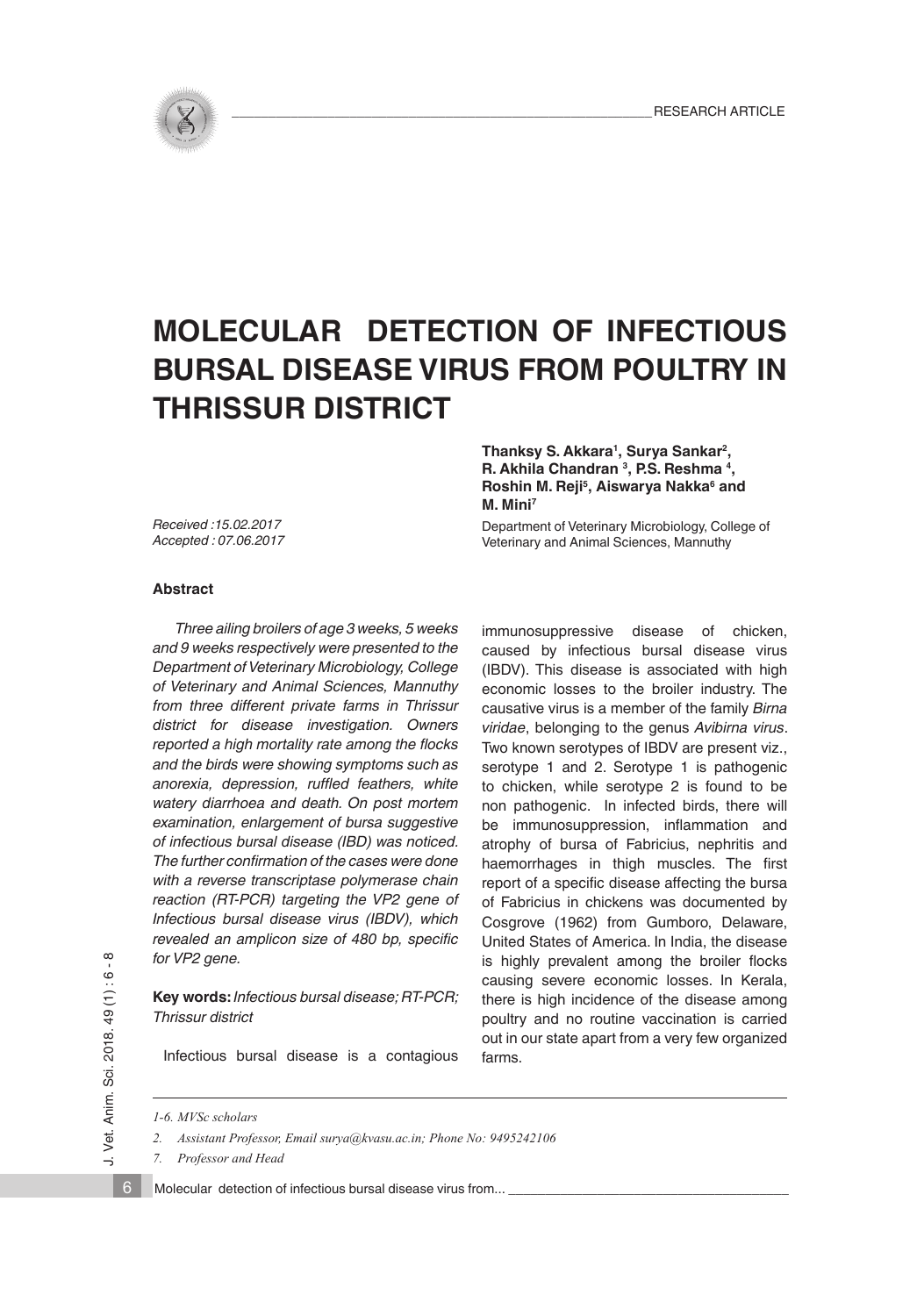The tentative diagnosis of IBD can be done based on the clinical signs and post mortem findings. Isolation and identification of the causative agent, which is the gold standard test, is laborious and time consuming. The diagnostic methods, includes detection of viral antigens in bursa by using agar gel immunodiffusion (AGID), Immunofluorescence test (IFT), antigen capture enzyme linked immunosorbent assay (ELISA) and reverse transcriptase –polymerase chain reaction (RT-PCR). Among these tests, RT-PCR offers a rapid, highly sensitive and specific test for the confirmative diagnosis of the disease which would help in controlling the disease, thereby reducing the economic losses significantly.

 The present study deals with the identification of infectious bursal disease virus from infected birds of 3, 5 and 9 week age groups from three different private farms in Thrissur district employing an RT-PCR.

#### **Materials and Methods**

Post mortem examination was conducted on the three sacrificed birds under aseptic conditions and samples from liver, spleen and heart blood were collected. The isolation of the causative agent was done using standard bacteriological methods with special emphasis on *Salmonella* (OIE, 2012). The organ samples collected during post mortem examination were streaked onto Blood agar (BA), brain heart infusion agar (BHIA) and Mac Conkey agar (MCA) for primary isolation. Intestinal contents were inoculated into 10 mL of buffered peptone water as pre-enrichment for *Salmonella*. After incubation for 12 h at 37 °C, about 0.1 mL of the pre-enrichment broth was transferred to 10 mL of selective broth *viz.*, Rappaport-Vassiliadis broth and then incubated at 42°C for 48 h. Following the incubation period, a loopful of inoculum was transferred to MCA and incubated for 24 h under aerobic condition in a bacteriological incubator. The samples were inoculated in duplicate in Sabouraud's dextrose agar (SDA) and kept at 37°C and room temperature.

For conducting RT-PCR, bursal samples were collected aseptically in RNA later solution and RNA was extracted from the samples employing Trizol method. The RNA extracted from the IBD vaccine (Nobilis, Intervet) was kept as the positive control.

The primers used in the study for the detection of infectious bursal disease were selected as per Singh *et al*. (2014) and RT-PCR (Biorad) was carried out with minor modifications. The first strand cDNA was synthesized using RevertAid First Strand cDNA Synthesis Kit (Thermo Scientific).The PCR conditions were standardized as per the details given in the Table 1. The PCR product was detected by electrophoresis in one per cent agarose gel in 1 X TAE buffer (Thermoscientific). The gel was visualized and the results were documented in a gel documentation system (Biorad).

#### **Results and Discussion**

 On post-mortem examination, inflamed, edematous bursa with caseous exudates inside was observed, suggestive of infectious bursal disease. The liver, spleen and heart appeared to be little congested. On BA, BHIA and MCA, no bacterial organisms of pathogenic significance could be isolated. No growth could be detected on SDA at 37°C and even after incubation at room temperature for up to seven days. An RT-PCR was conducted, targeting the VP2 gene of infectious bursal disease virus which revealed an amplicon size of 480 bp according to Singh *et al*. (2014) which confirmed the cases as IBD (Fig 1).



Lane 1, 2, 3: 480 bp; Lane 4: positive; Lane 5: 1000 bp Ladder

7

J. Vet. Anim. Sci. 2018. 49 (1) : 6 - 8

J. Vet. Anim. Sci. 2018. 49 (1): 6-